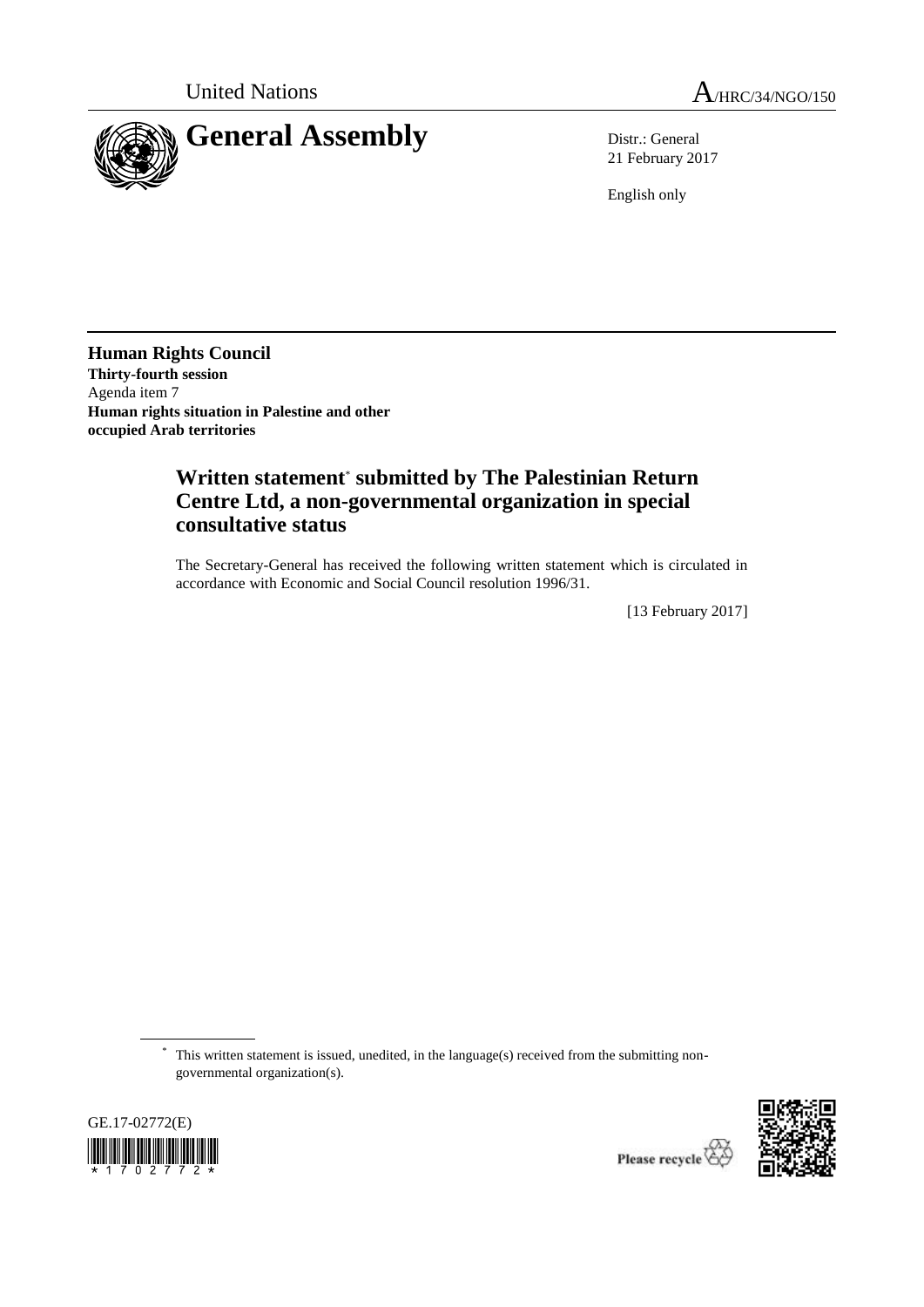# **Human Rights in the Occupied Palestinian Territory**

The Palestinian Return Centre (PRC) is concerned about the devastating failure of international community to exert real pressure on Israel, the occupying power, to bring its actions in line with its obligations under international humanitarian law and UN resolutions. Inside the occupied territories and Israel, Palestinians continue to suffer from Israel's illegal military occupation, colonial policies and apartheid regime. This is entrenching the prolonged exile of Palestine refugees, and their descendants, forcibly displaced after 1947 and intentionally denied the right to return as stated in UN resolution 194.

### **West Bank, including East Jerusalem**

Increasing fragmentation of the West Bank, including East Jerusalem, by way of a combination of policies and practices including, but not limited to: the wall; the creation of seam zones; checkpoints; zoning and planning restrictions; demolition of homes and forced evictions (particularly of Bedouin communities in Area C); revocation of residency rights; the designation of vast tracts of land in the West Bank as closed military zones or natural reserves; and the expropriation of land for settler agriculture or industrial zones, may irreversibly disrupt the contiguity of the West Bank undermining the right of Palestinians to a state and to self-determination. The policies that effectively entail the expulsion of Palestinians –especially through the revocation of Palestinians' Jerusalem residency cards– continue even where there are no ongoing military operations.

Israel's entire settlement enterprise in the OPT is illegal under international law, as reaffirmed by the International Court of Justice in its Advisory Opinion on Israel's Separation Wall in 2004 and UN Security Council Resolution 2234 in 2016. As reiterated by the International Fact Finding Mission on Israeli Settlements in the Occupied Palestinian Territory: "All Israel's settlements in the Occupied Palestinian Territory, including East Jerusalem, are illegal under international law. The Fourth Geneva Convention prohibits an Occupying Power from transferring its civilian population into an occupied territory".<sup>1</sup> The existence of settlements leads to violations of many of the human rights of Palestinians, including the rights to property, equality, an adequate standard of living and freedom of movement

Recently, on 6 February 2017, immediately following the decisions to advance plans for the construction of more than 5,500 settlement units in illegal settlements across the Occupied West Bank, including East Jerusalem, the Israeli Knesset adopted the so-called "regularization bill", a scheme being presented as "law" with the express purpose of facilitating and authorizing the expropriation, colonization and ultimate *de facto* annexation of Palestinian land.

The situation in the West Bank is increasingly precarious. Palestine refugees continue to experience difficult socioeconomic conditions rooted in occupation-related policies and practices imposed by the Israeli authorities. These include a recent rise in the number of house demolitions, and access and movement restrictions. In addition, Palestinians continue to experience high levels of food insecurity, with those living in refugee camps particularly affected.

### **Gaza Strip**

There should be concern in particular about the disastrous humanitarian situation and the critical socioeconomic and security situations in the Gaza Strip, including that resulting from the prolonged continuous closures and severe economic and movement restrictions that in effect amount to a blockade. The blockade of Gaza by the State of Israel fully implemented since 2007 and has been described by then United Nations Secretary-General as "a continuing collective penalty against the population in Gaza". In 2016, an estimated 1.3 million people are in need of humanitarian assistance in the Gaza Strip. At the same time, impunity for Israeli attacks on Palestinian civilians and the current status

<sup>1</sup> http://www.ohchr.org/Documents/HRBodies/HRCouncil/RegularSession/Session19/FFM/FFMSettlements.pdf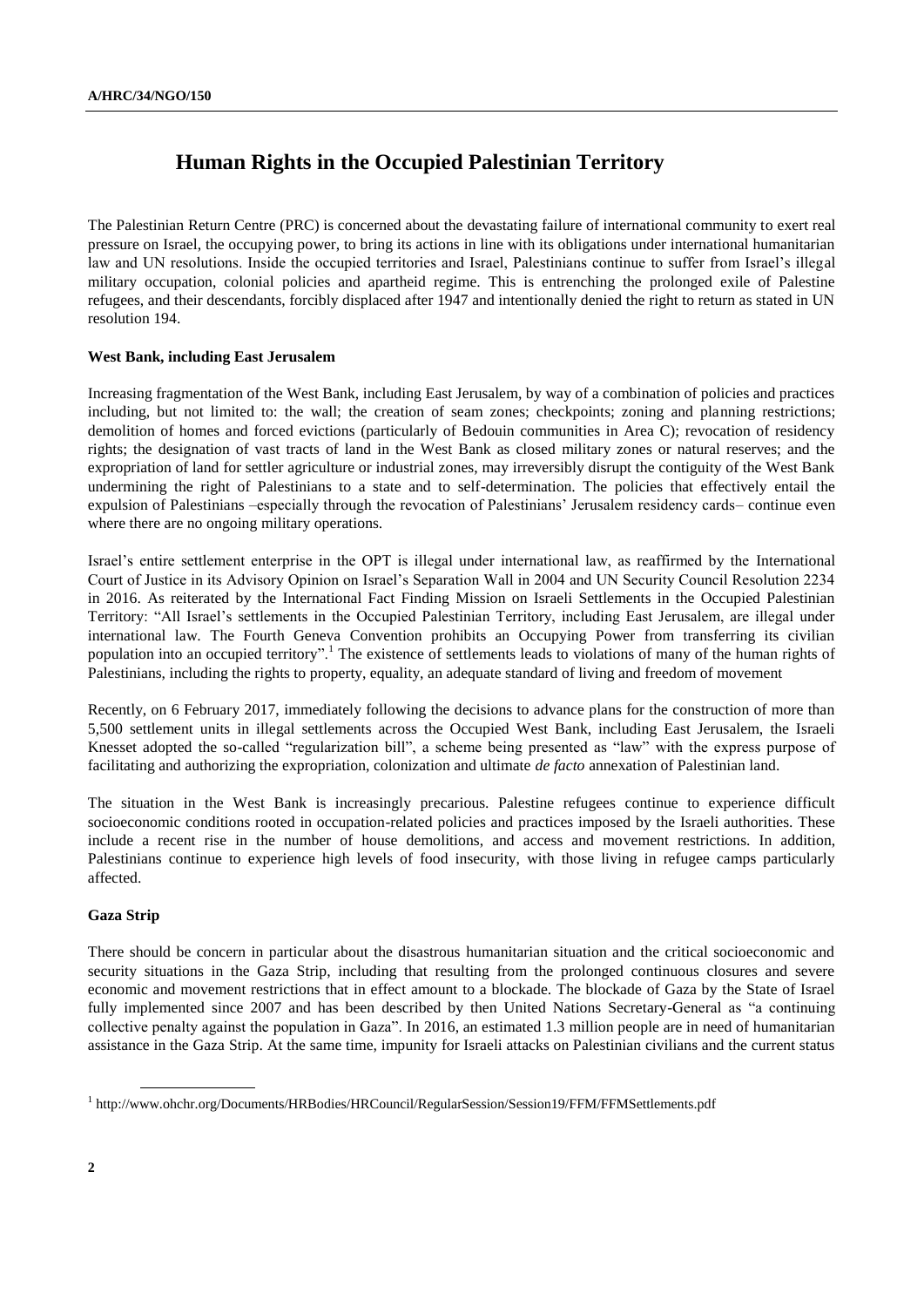quo is rendering the prospect of another major war increasingly likely. The international community must intervene immediately to protect civilians and lift the blockade, which has been imposed on Gaza for over a decade.

In 2014, the Gaza Strip witnessed the deadliest escalation in hostilities since the beginning of the Israeli occupation in 1967. Evidence collected by the "Report of the independent commission of inquiry established pursuant to Human Rights Council resolution S-21/1" suggest that a wide range of crimes have been committed by Israel inside the OPT during the summer 2014 hostilities. Some 2,251 Palestinians including 1,462 civilians were killed of whom 299 women and 551 children; and 11,231 Palestinians, including 3,540 women and 3,436 children, of whom 10 per cent suffered permanent disability as a result.<sup>2</sup> More than 1,500 children were orphaned, an estimated 27,000 children had their homes completely destroyed.

Three wars in six years have caused enormous destruction in Gaza. The "51 Day War" in 2014 displaced over 485'000 people.<sup>3</sup> According to UNRWA, at least 140,190 refugee homes were "impacted" by the fighting.<sup>4</sup> As Amnesty International<sup>5</sup> has reported, the evident and intentional disproportionate use of military force on the population of Gaza clearly amounts to war crimes for which perpetrators should be held accountable.

Some 11,000 housing units were totally destroyed and 6,800 housing units were severely damaged from the 2014 hostilities; combined, almost 18,000 homes were rendered uninhabitable.<sup>6</sup> By the end of March 2016, about 17 per cent (3,000) of the approximately 18,000 homes destroyed or severely damaged had been reconstructed or repaired following cash assistance from UN agencies or other international support.<sup>7</sup> It is estimated that 66,000 people remain displaced.

It is evident that temporary measures that do not challenge the root causes of the conflict are bound to be ineffective. In this regard rather than challenge Israel's siege and systematic attacks the Gaza Reconstruction Mechanism (GRM) is entrenching the closure. The GRM should not be considered a substitute for a full and immediate lifting of the blockade. Urgent and immediate action is required to prevent another major war against the Gaza Strip. With the exception of the extremely slow reconstruction process of what was destroyed during the last Israel-Gaza war in the summer of 2014, the conditions that preceded that war remain in place. Without improvement on any of the issues Gaza is facing, the risks for a new round of fighting remain high. Given that it is one of the most densely populated areas in the world, and considering the past three recent attacks, a high number of civilian deaths would be extremely likely. The continued escalations show the fragility of the informal truce in place since 2014. The international community must intervene promptly to prevent a disaster, before it happens.

Considering the UN Human Rights Council's concern over the matter of Israel's occupation of the OPT, and the urgency to bring to the attention of the Security Council and General Assembly any matter which may threaten the maintenance of international peace and security, the Palestinian Return Centre calls on Mr. President and the Distinguished Members of the Council to:

• Take strong measures to bring to an end the ongoing illegal Occupation of the Palestinian territories, which is the root cause of the ongoing Israeli human rights violations;

7 https://www.ochaopt.org/content/housing-land-and-property-rights-issues-pose-further-challenges-gazareconstruction#\_ednref2

<sup>&</sup>lt;sup>2</sup> Data compiled by the OCHA Protection Cluster, 31 May 2015. For its methodology, see A/HRC/28/80/Add.1, para. 24, footnote 43.

<sup>3</sup> http://daccess-dds-ny.un.org/doc/UNDOC/GEN/G15/008/27/PDF/G1500827.pdf?OpenElement.

<sup>&</sup>lt;sup>4</sup> http://www.aljazeera.com/news/2015/10/gaza-home-rebuilt-2014-israeli-war-151022143935336.html.

<sup>5</sup> http://://www.amnesty.org/en/latest/news/2015/07/gaza-cutting-edge-investigation-rafah

<sup>6</sup> https://www.ochaopt.org/documents/idps\_report\_april\_2016\_english.pdf